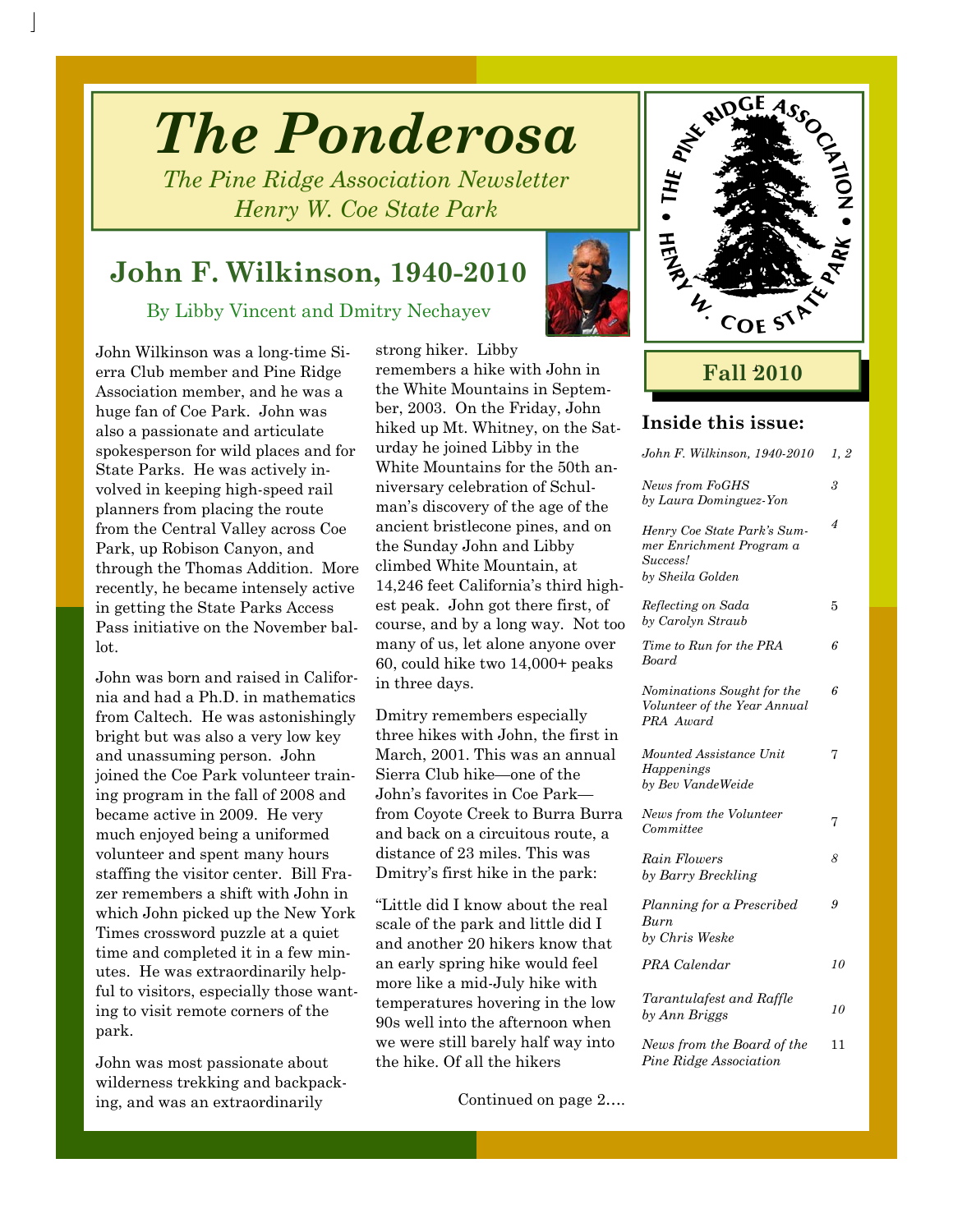#### **Page 2 The Ponderosa**

#### **John F. Wilkinson continued….**

John seemed to be the least physically fit because he looked thin and somewhat frail. At first, he was even less convincing as a hike leader, almost unnoticeable and very unassuming. Yet, as the hike progressed and some were almost ready to panic over heat, lack of water, and miles to cover to the cars. only then John's calm confidence and amazing resilience emerged as the single most important factor that kept the group together and kept it moving."

Dmitry enjoyed a number of great hikes with John after that— in Coe Park, in the Sierras, even in Argentina, but his most memorable hike was in April 2006:

"The idea of crossing the most desolate and remote lands of the West came to us almost simultaneously and we spent about a year researching, scouting, and preparing for it. By the time we were ready to start the Owens Valley-Death Valley crossing, we still weren't entirely sure that all segments of our route were really passable. On day zero, while driving and setting up water caches, we got into a terrible storm and a blinding blizzard and almost miraculously made it out without losing the car. Day one greeted us with brilliantly clear skies and breathtaking views of the snow-covered Sierras. We spent the next five days in a state of such profound solitude and separation from the rest of the world that we spoke very little during the whole hike, we were simply too numbed and humbled by the whole experience. Later, John confessed that it was probably his most difficult yet his most rewarding trip."

Dmitry's last hike with John was this summer:

"I received an email from John proposing a hike in the Toiyabe Range yet when I met him a few days before the hike I was shocked by his thin and frail appearance. But fit and determined he was and I learned it very soon. John had spent several months in intense preparation for this trip, hiking and backpacking in Coe Park and beyond. One of his training feats was five days solo backpacking in Coe Park. The route he chose for the trip (he had visited the Toiyabe Range probably a dozen times before) was doubtless the most ambitious of anything he had done there previously: he intended to walk along the crest bagging two difficult summits on the



John atop Toiyabe Range Peak. July 2010 Photo by Dmitry Nechayev

way—French Peak and Toiyabe Range Peak. The hike appeared to be excruciatingly difficult for him, but he held on stubbornly, refusing any help. Only half way through the hike, after realizing that further progress along the crest would require mountaineering skills, time, and stamina that neither of us had by that time, we decided to drop down to the trail. Yet by that time John had stood on the summits of both French Peak and Toiyabe Range Peak and he seemed quite content with what we had accomplished. At our last campfire, John expressed the only deeply personal feelings I've heard from him in all those years. He said that the Toiyabes were the dearest to his heart and that he would love to come back here again and again. The last night and day were especially difficult for him as his health problems resurfaced, but when we parted ways, he was in a blissfully happy state of mind, already talking about the next trip. It was July 5th 2010 and this is how I will remember him."

John had signed up to staff the visitor center with Libby on August 21st. When Libby visited him on August 7th in the nursing home in Sunnyvale he'd been moved to, John said he still wanted to come up to the visitor center on the 21st. He understood that he wouldn't be able to staff it, but he said just to be there, to sit in the sun, and to enjoy the views and that place would be heaven.

John died on August 16th 2010. His death is a huge loss to his friends and to those who love wild places. A memorial gathering to celebrate John's life is pending.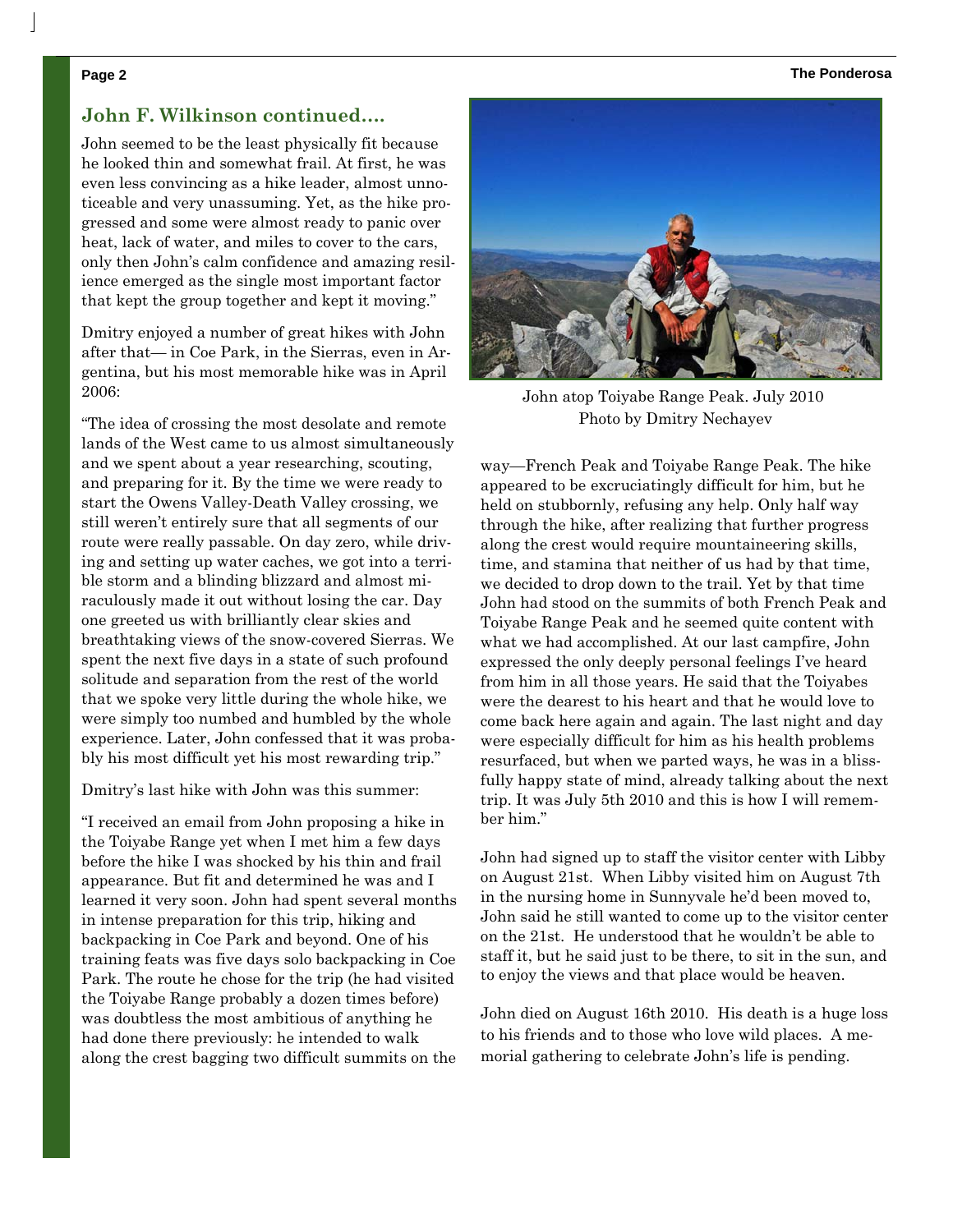### By Laura Dominguez-Yon

### **Gilroy Yamato Hot Springs Update**

How do you change a liability into an asset? Last time, I wrote about three years of listening to concerns, questions, and ideas, and gave examples of shared dreams being fulfilled. Now I share my ideas for returning public access to Gilroy Yamato Hot Springs (GYHS), funding its maintenance, and creating a visitors/activity center. Will these dreams be fulfilled?

The late Frank Shiavo, retired San Jose State University engineering instructor and leader in passive energy solutions and practices, suggested four levels of public access:

- Day use. Parking at Hunting Hollow, hike or bike to GYHS; use of the access road and the area beside the barn for picnicking; public toilets available in the repaired cinderblock structure nearby. Day use to begin when the camp host is in place.
- Guided tours and special events. Access to the restricted historic area; establishing a regular tour schedule (once or twice monthly); annual or biannual open-house events; other special interest events (workshops, campouts, fun runs, etc.); fees collected.
- Rental use. Green events (leaving no environmental footprint; pack in/pack out); renter pays use fee plus costs for features (water, toilets, showers, tents, cleanup, etc.). Possibly market to high-profile people who value their health and their privacy, and who are willing and able to pay top dollar. Subcontractors to provide RV rental, food services, fitness and health services (mineral water soaks in a temporary portable tank, massage, yoga, martial arts, meditation, etc.). Renters to contribute volunteer hours or donations (monetary, materials, etc.).
- Volunteer and community recognition. Reward volunteers and donors with opportunities for special events (company picnic, campouts with or without mineral water soaks).

A recent grant opportunity stimulated ideas for a GYHS visitors' activity center, utilizing the original, dirtfilled soaking tank as a presentation area and rebuilding the bleacher seats, boardwalk, and the oldest cabin on the site. Imagine outdoor education programs and other events here!

FoGHS extends heartfelt thank you's to the following people and organizations:

Dan McCranie for his recent donation for FoGHS operating costs.

Paul and Chris Nam for contributing to the success of the full moon campouts.

Henry Kato and Steve Knepper for sharing stories and logistical information.

- The volunteers who helped protect GYHS from fire and rain: Chris Kangas, Anne Rosenzweig, Jim Williams, Eric Simonson, Brian Warkentine, Roy Ross, Brian Potter, Ross Finalyson Pablo Gonzales, Debbie Frederick, Paul Bryant, Janet Wagner, David Willis, Mika Obayashi, Cheena Shigematsu, Isaac Enlow, Ken Simon, Paul Liebenberg, Camille Moitozo.
- Underwood & Rosenblum, Inc. for donating civil engineering and surveying expertise and labor.
- State Parks staff Eddie Guaracha, Randy Neufeld, Joan Carpenter, and Eric Griggs and for supporting all the improvement efforts.
- Special acknowledgements to Dean Yon for the planning, leadership, and hard labor he has provided, and to Tom Goold for substantial contributions and labor preparing the camp host site.

. Support the FoGHS fundraiser **Tuesday, November 16** at Mimi's Restaurant, Gilroy. Fifteen percent of your sale is donated to FoGHS that day when orders are accompanied by the special flyer. See the enclosed flyer or download it from www.friendsofgilroyhotsprings.org/mimis.htm.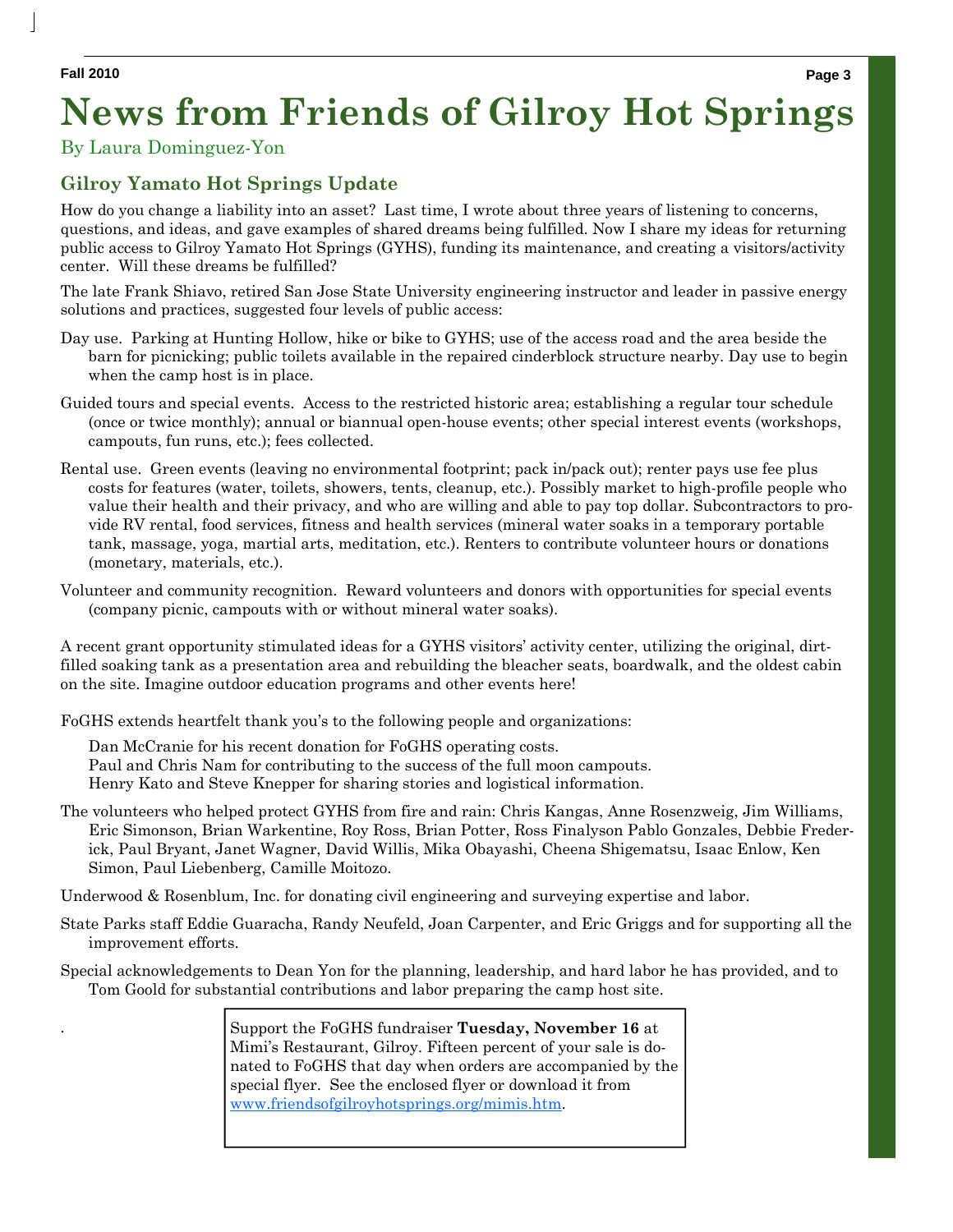### **Henry Coe State Park's Summer Enrichment Program a Success!**  By Sheila Golden

This summer marked the second Summer Enrichment Program at Henry Coe State Park. With financial help from the Packard Foundation, Coe Park partnered with the Gilroy Unified School District's Super Power Summer Camp program, a summer component of their successful after-school program. Throughout the summer Elaine Hall, an Interpretation Specialist hired out of grant money to assist with the program, and I designed in-class programs and organized six field trips to Hunting Hollow for K-5th graders, and three overnights at Manzanita Point for middle schoolers.

Around 600 Gilroy students participated in the program and their families were given one-time parking passes to the park to encourage independent exploration of their local wilderness.

This year's program focused primarily on watershed

education and tracking skills. Students learned the important role that Coe Park's protected lands play in their own watershed. They were given interactive presentations and learned about Gilroy's watershed and the origins of their water. Students became



familiar with track and scat characteristics through games and labs in the classroom, and also had the opportunity to test their tap water. In the park, students conducted stream studies, testing water quality and looking for key insects and amphibians. They also checked out pictures taken by trail cameras of coyotes, bobcats, and foxes, and identified tracks left in sand.

The middle-school overnights were one-night programs that immersed students in field studies courses. Students learned about basic plant families, tree-ring dating, and using a dichotomous key. They also set up cameras and soot trays to keep track of a resident fox. With the help of resource aide Mason Hyland, students learned about pond quality and conducted pond surveys, and learned about resource management projects for Coe Park's pond ecosystems. In the evening Ranger John Verhoeven awed the kids with a top-notch astronomy program under clear, starry skies.

The summer was incredibly successful and would not have happened without the help of the following volunteers who contributed over 500 hours to the program. Heartfelt thanks to all of you:

Carolyn Straub for assisting with field trip groups and taking wonderful pictures of the program.

Diane Scariot, Rosemary Schmidt, and Carolyn Tucker for their professional work giving the students an amazing experience out in the field and helping with the setup and management of the groups.

Bill Workman and John Prior for not only helping with field trips but enduring the heat and hard work of the overnight programs. The kids would not have eaten were it not for their help.

Teddy Goodrich for taking on a head teacher position and helping design parts of the curriculum.

Bonnie Stromberg for bringing her mustang, Mesquita, to Hunting Hollow for the students to enjoy.

Dan McCranie for helping to manage the financial aspects of our program.

Special thanks to Ranger Jen Nabor, Ranger Cameron Bowers, Ranger John Verhoeven, and resource aid Mason Hyland for stepping in whenever needed and providing quality interpretation. Special thanks to Eric Griggs who made the overnights possible by providing the family-camp trailer and supplying our campground with the essentials.

Here's to sharing the beauty and treasures of Henry Coe State Park with future generations!

Sheila Golden Interpreter, Gavilan Sector sgolden@parks.ca.gov 831-623-2753



Ranger Cameron Bowers makes sure kids know poison oak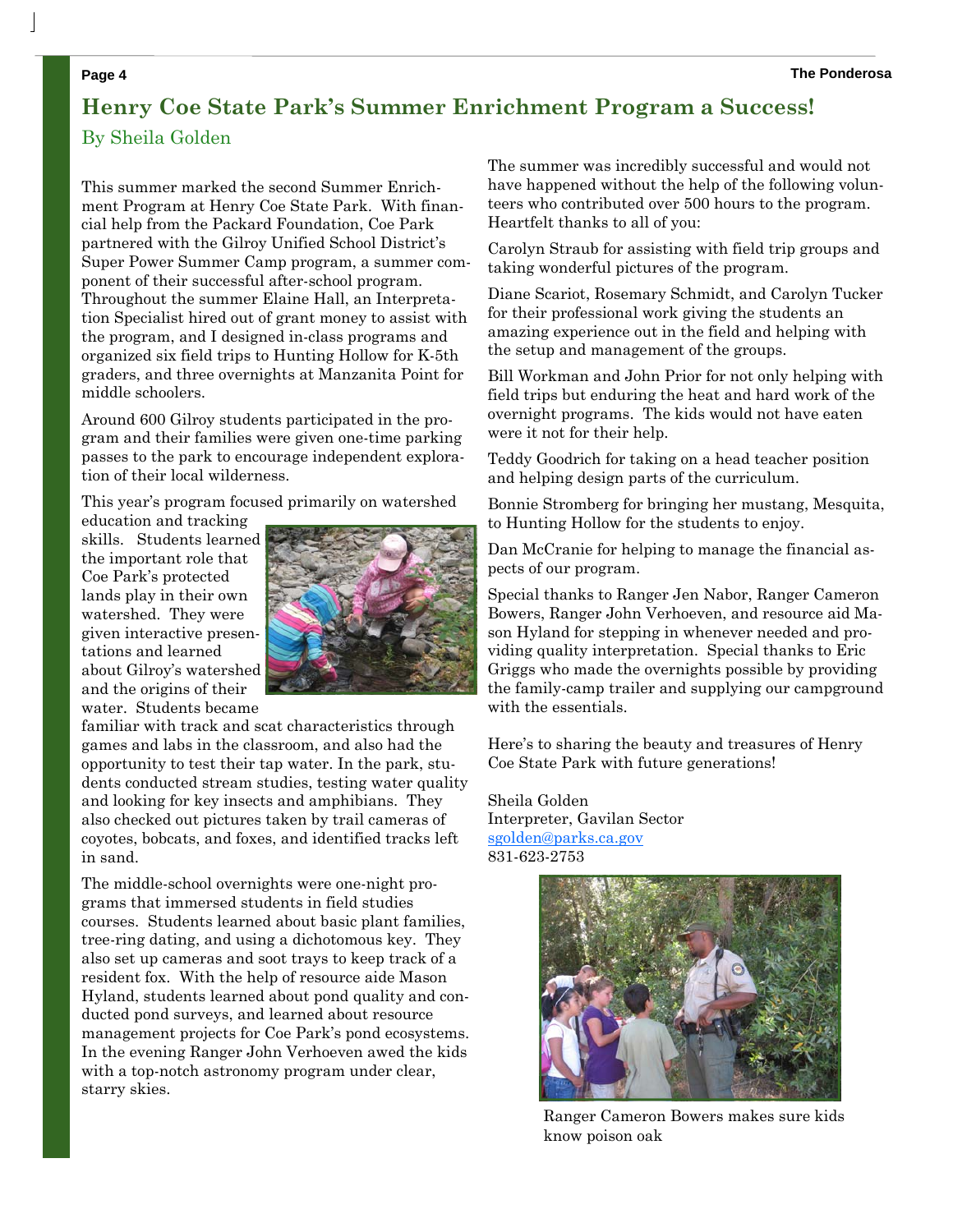# **Reflecting on Sada**

By Carolyn Straub

Irene Lim 68, remembers her mother, Sada Sutcliffe Coe Robinson, as a good cook and a cowboy who joined in rodeos and handled her horses well. "She was a horse rider and a rodeo cowboy who had a great sense of humor when in a good mood," the Carmel Valley resident remembers.

Sada was also thoughtful and private, writing stories and poetry. She named one of her poems "Chapulyi," the Spanish word for "grasshopper," after one of her beautiful horses. Irene and her sister Bonnie Nazarenko, 77, of Florida, are the daughters of Sada and Charles Robinson who together managed the Pine Ridge Ranch in the 1930s for Sada's father, Henry W. Coe Jr. Today this is Henry W. Coe State Park, the gift of Sada to Santa Clara County in 1953.

Irene recalls her father liked to gamble and "would lose his shirt in Reno." The family eventually had a large ranch in Gilroy with a home they called Knob Hill. Sada and Charles divorced in the 1940s, and Sada, who bought back her father's Pine Ridge Ranch in 1949, led a simple life there and later on at "The Vineyard" on Mt. Hamilton Road after donating her ranch to the county. She made butter, and good rhubarb pie, and read tea leaves. "My mother was psychic. She would just smile when asked if it was true," Irene recalled. Sada smoked cigarettes with a holder. Irene has many family photos, including a photo in 1955 at the dedication of the Henry W. Coe Jr. monument in what was then Henry Willard Coe Memorial Park. Sada wore slacks and a business coat.



Irene Lim, right, Sada's youngest daughter, with Carolyn Straub. Photo by Steve McHenry

Irene has a box of records that Sada recorded while reading aloud her own poetry. Peggy Dean (Turley) of Gilroy, to whom Sada gave a record, recalls her childhood in the 1950s when her father, Norman Turley, rented a house at Sada's Mt. Hamilton property. "When my Dad moved up there, it was like heaven to me," said Peggy, whom Sada soon befriended and called "Little Me." Sada had a prune orchard, a vineyard, and probably leased land for cattle. She ground her own flour and coffee. Peggy never saw her in a dress.



Peggy Dean with one of Sada's recordings dated July, 1960. Photo by Carolyn Straub

"Sada had a long braid wound around her head and beautiful blue childlike eyes, and she wouldn't have a chain saw. It was all by hand. Sada was a little bitty woman but she was very fit." Peggy would walk the fence line with Sada while the older woman carried a bucket with staples and fence pliers. Sada kept long rows of chicken coops. She had peacocks and pheasants. George, who had his own window chair, was Sada's dog. "Sada seemed content and low key, " Peggy said. "She was a good storyteller." Sada had a porch where she crafted items from natural objects, wood, and stone.

Sada often wore a flannel shirt, deerskin vest, men's Levis, boots, and an olive-gray felt cowboy hat. Her house had a high ceiling, rock fireplace, and woodburning stove. She played a Martin guitar and a piano.

"She was a wonderful inspiration. She was soft spoken, and she loved her animals and named her deer. She was a genuine person," Peggy recalled.

Gypsy, a Morgan mare, was Sada's gift to Peggy Dean around 1960. Photo courtesy of Peggy Dean

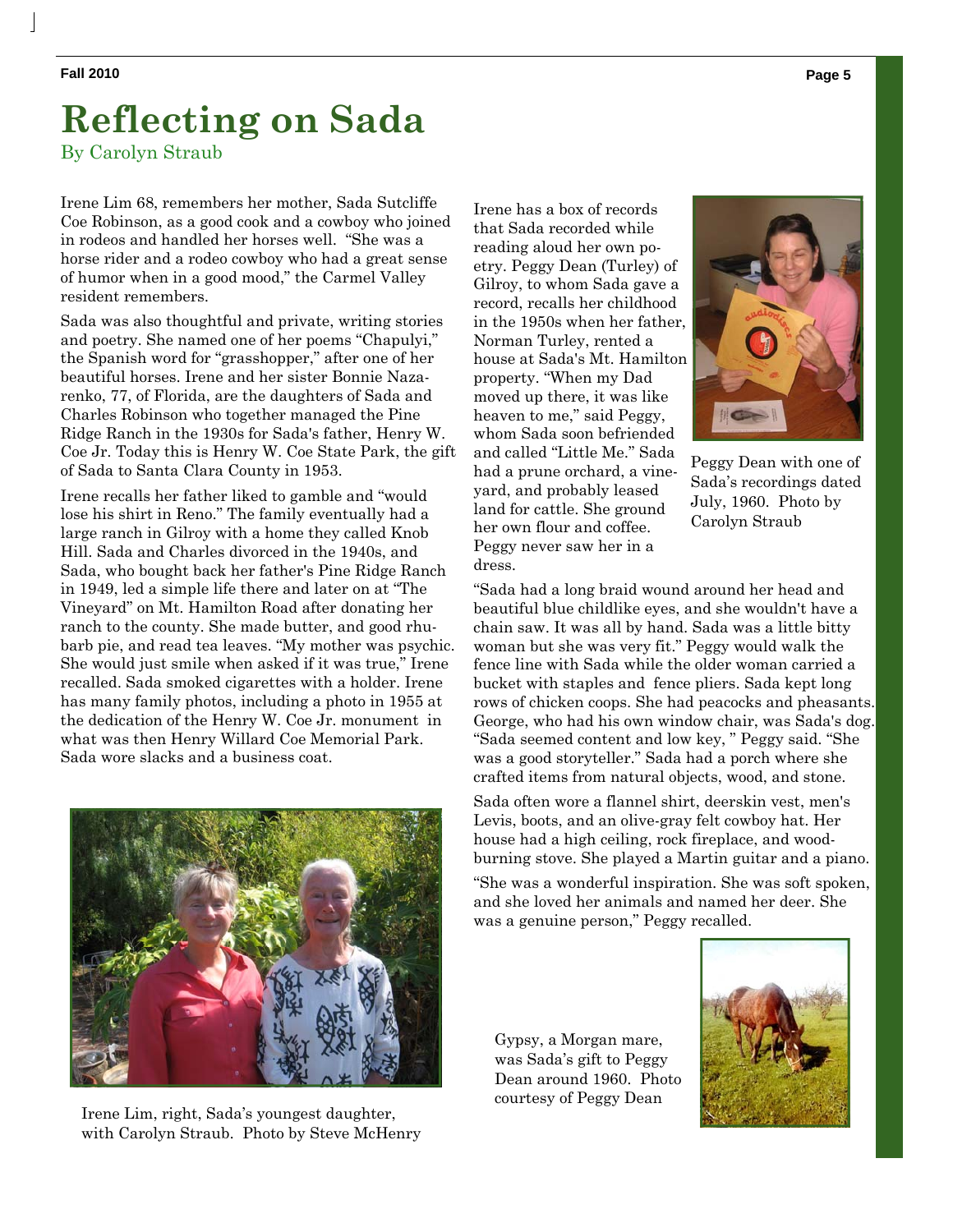## **Time to Run for the PRA Board**

The Pine Ridge Association will hold its annual election for the board of directors in December. The terms of three directors expire at the end of this year. Now is the time to prepare your candidacy statement and send it to Kevin Gilmartin, 127 Glenwood Avenue, Woodside, CA 94062 or *KevinGilmartin@sbcglobal.net.* 

Any association member may run for the board. A member may also nominate another PRA member. To do this, send Kevin a short statement explaining why you believe the person would be a good board member, and he will contact your nominee to ask the person to consider running.

The most important qualification for a board member is a willingness to attend board meetings and to participate in carrying out tasks for the association. Meetings typically take place every other month on weeknights. The term of office is three years. If a board member is also a uniformed Coe Park volunteer, meetings and board-related activities count toward volunteer hours.

We use the special nonprofit bulk-rate mailing permit for sending out association-related materials. However, this means that some members might not receive their newsletters or other materials for a couple of weeks after they are mailed. So that the ballots can be distributed (and received by all members) in a timely fashion, it is important that all candidacy statements be postmarked on or before **Friday, November 26.** Please send your statements to Kevin at the address above. (If you plan to nominate someone else, please do so at least two weeks earlier.) Your statement might be a few paragraphs long and might contain information such as how long you have been a PRA member, why you became interested in Coe Park, ways that you have served the park or other volunteer activities in which you have benefited the public, any special qualifications or experience that you have, and specific plans that you have for improving the park as a board member.

If you have any questions about what it would be like to be a board member, or if you would like additional guidance on putting together a candidacy statement, please call Kevin Gilmartin at 650-851-7813.

# **Nominations Sought for the Volunteer of the Year Annual PRA Award**

Each year at the PRA annual meeting held in February, an award is presented to an individual (or individuals) whose efforts have preserved and enriched Henry W. Coe State Park. It is not necessary that the recipient be a member of the Pine Ridge Association or be a uniformed volunteer in the park. The recipient receives an engraved plaque, and the person's name is added to the large plaque that is displayed at the visitor center.

Two unofficial sets of criteria have been used to guide the selection process:

Leadership: scope, motivation, and initiative Involvement: scope, altruism, and time contribution Asset growth: recruiting, fund-raising, and contributions Ideas/projects: creative, innovative, follow-through with personal implementation Performance: past, sustained, future expectations Measurable accomplishments: visible results

Has had a beneficial effect on the park's resources and activities Has sought responsibility and has acted as a leader Has leveraged efforts into multiplicative effects by organizing the activities of others

We are asking PRA members to supply nominations for this award by the end of November. If there is someone you would like to nominate, please write a short paragraph of reasons why that person should be considered and send it to the PRA President, Ron Erskine, 1060 West Dunne Avenue, Morgan Hill, CA 95037, or *ronfoxtail@msn.com*. A committee of the PRA board of directors will collect additional information about the activities of your nominee and will make a selection.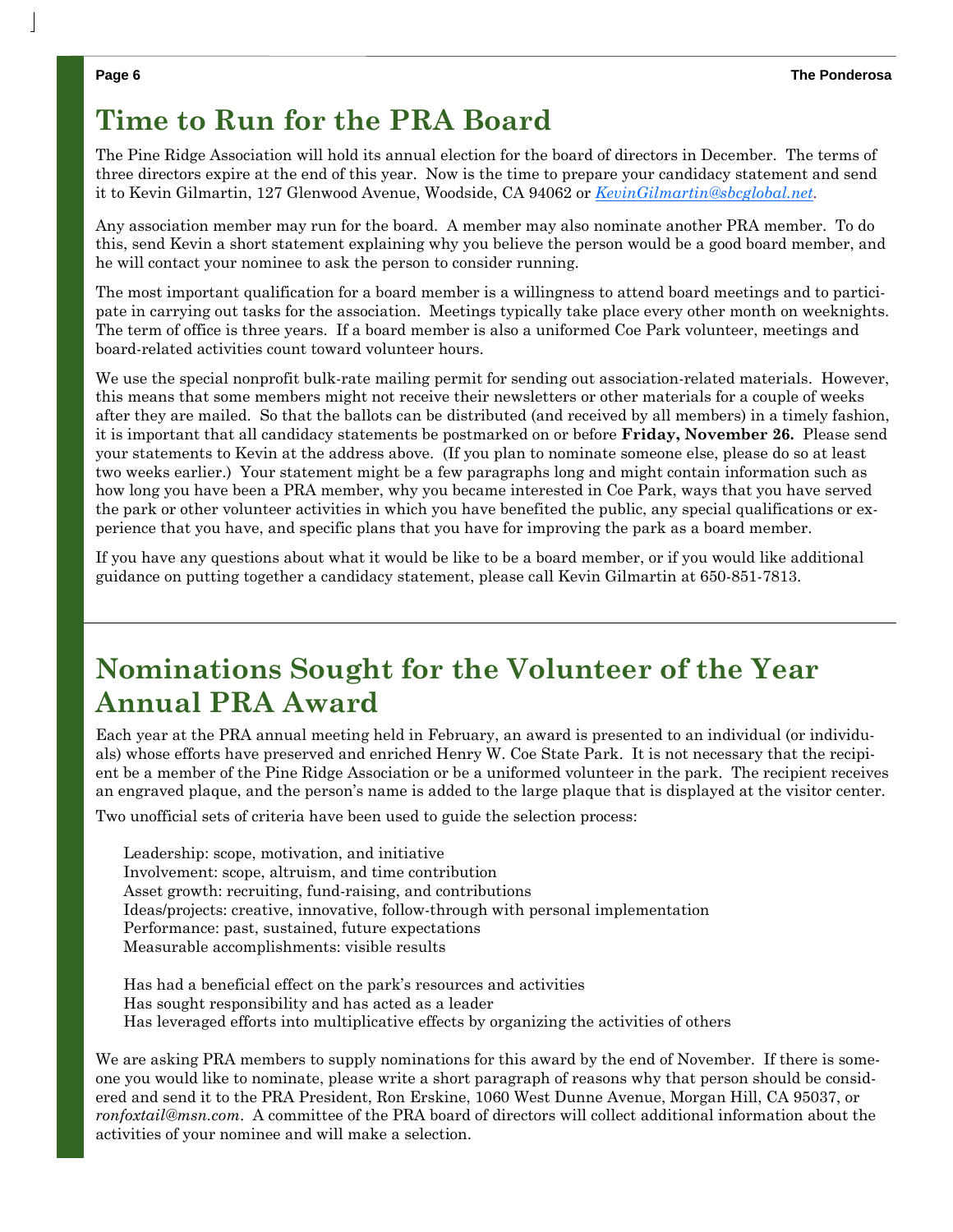.

# **Mounted Assistance Unit Happenings**

By Bev VanderWeide

### **MAU Overnight**

The wagons (or, in this case, trailers) were circled in the Coit Camp corral. On Saturday morning, the horses whinnied to each other as they were readied for the day's ride. The day was filled with sunshine as 13 MAU members learned how to use a GPS system. Following the preset coordinates (thanks to Kitty Swindle), we rode into the park to find interesting tidbits about California, pruning the trails as we rode. Did you know that the state mammal is the gray whale? And that the state insect is the California dogface butterfly? GPS locators provided useful information in many ways and it was a great experience getting exposed to them.

After a hard day's work, we enjoyed a fabulous potluck dinner and later met to discuss other MAU business. The Coit water trough was almost dry so Kenny McDermott filled it with water from the water buffalo provided for our use. I'm sure the wildlife appreciated your efforts Kenny!

We woke on Sunday morning to much cooler weather and light rain. Our wonderful country breakfast



MAU members, photo by Lynn Starr

warmed us then so we saddled up, split into groups, and headed out. One group pruned trails and checked some of the trails we had previously worked on (Grapevine Trail, Domino Pond Trail). Other groups headed to China Hole and Kelly Lake. We encountered hikers and bikers along the way, offering water and directions when needed. At day's end, we all met at Coit Camp and, as the volume of rain increased, helped each other pack and clean up the area before heading out.

On the way home, feeling satisfied with our accomplishments, I wondered if the park was more beautiful in the sunshine or the rain. I'm glad Coe Park is there for everyone to enjoy in any weather; members of the mounted assistance unit are proud to be a part of keeping it going.

### **News from the Volunteer Committee**  By Bonnie Stromberg

The volunteer committee recruited 14 candidates for this year's new volunteer training. Park staff had debated for some time whether or not to proceed with the training; by the time the decision to go ahead was made, it was too late to schedule interviews and trainers. So, no new volunteers this year, but we'll try for a goodly crew of new recruits next year.

In lieu of the campout at Pacheco Camp during the ridealong, park staff have offered a campout at Pacheco Camp for all volunteers on November 6th and 7th. Contact John Verhoeven or Libby Vincent if you would like to participate.

The committee discussed volunteer retention and morale. We would love to hear from you about how things are working out for you as a volunteer and what you think might be done to change or improve things. All feedback will be completely confidential.

Close to 30 volunteers enjoyed participating in CoeEd training day on October 23rd. A big thank-you to our superb instructors—Mike Meyer, Bill Frazer, Jim Brady, Dan McCranie, Winslow Briggs, Ann Briggs, Dick Rawson, and Carolyn Straub.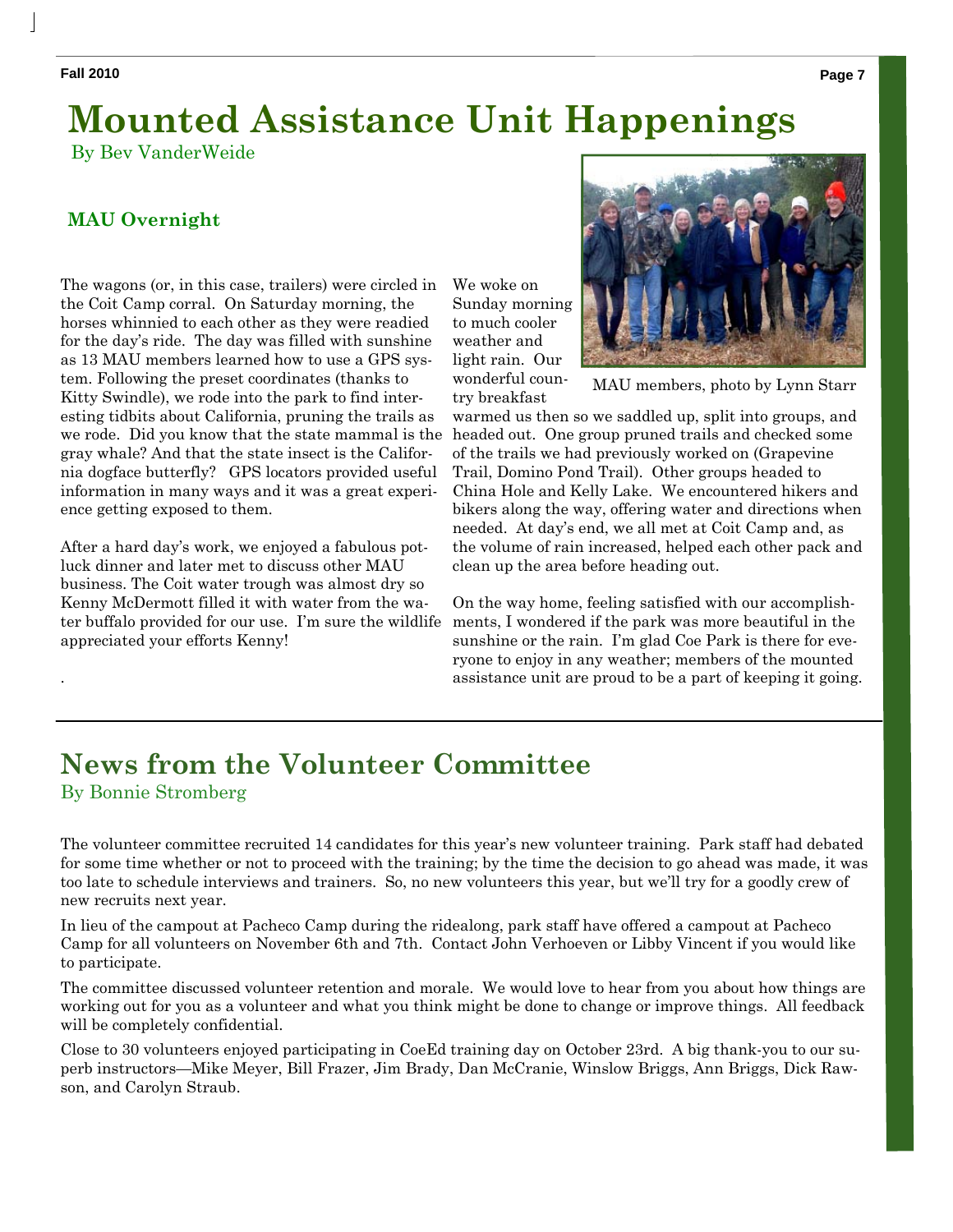#### **Page 8 The Ponderosa**



#### **Rain Flowers**

There certainly isn't much blooming in the winter but you can find rain flowers…better known as mushrooms to most people. Mushrooms are a type of fungus (fungi or funguses are the plural forms of the word). Fungi include such things as yeasts, molds, rusts, mildews, athlete's foot, and of course mushrooms.

The mushrooms we see are not so much the plant as they are the fruit of the plant. The plants consist of a web of root-like material called mycelium. Mushrooms pop out of the ground to release the "seeds" of the plant, the spores. These spores are so small that it would take about a dozen to span the width of a human hair, and they can be so numerous that a typical mushroom can have hundreds of millions of spores.

Typical shaped mushrooms often have gills that hold the spores, but others have pores. Some mushrooms such as puffballs and earthstars have spores contained within their



rounded bodies that are dispersed when the outside covering ruptures. Some other shapes of mushrooms, such as teeth, jelly, coral, cup, and saddle, disperse their spores in other manners.



Mushrooms can be parasites, feeding on living organisms, but are more commonly saprophytes, feeding on dead organic material. The mycelium break down complex organic compounds into raw materials that plants can use. Without mushrooms, we would be buried in mountains of organic material. Mushrooms also have what is called a mycorrhizal relationship with many, probably most, higher plants. Structures in the mycelium link with the roots of plants and form a symbiotic (mutually beneficial) relationship. The plant provides moisture and carbohydrates to the mushroom while the mushroom helps the plants absorb phosphorus and inorganic nitrogen. This relationship also gives the plants increased protection against certain pathogens. Without this relationship, plants do poorly.

Put on your raincoat and get out there and see those beautiful rain flowers this winter. Are you interested in hunting mushrooms to eat? Plan to spend a lot of time learning about them first, because although many mushrooms are edible, some are deadly poisonous. A good way to start learning about mushrooms is to go to the Santa Cruz Fungus Fair on January 7 thru 9 this coming year. You can find



information at www.scfungusfair.org. You can also get started by picking up a mushroom guide. The two I'd suggest are All That the Rain Promises and More, and the mushroom bible, Mushrooms Demystified, both by David Arora.

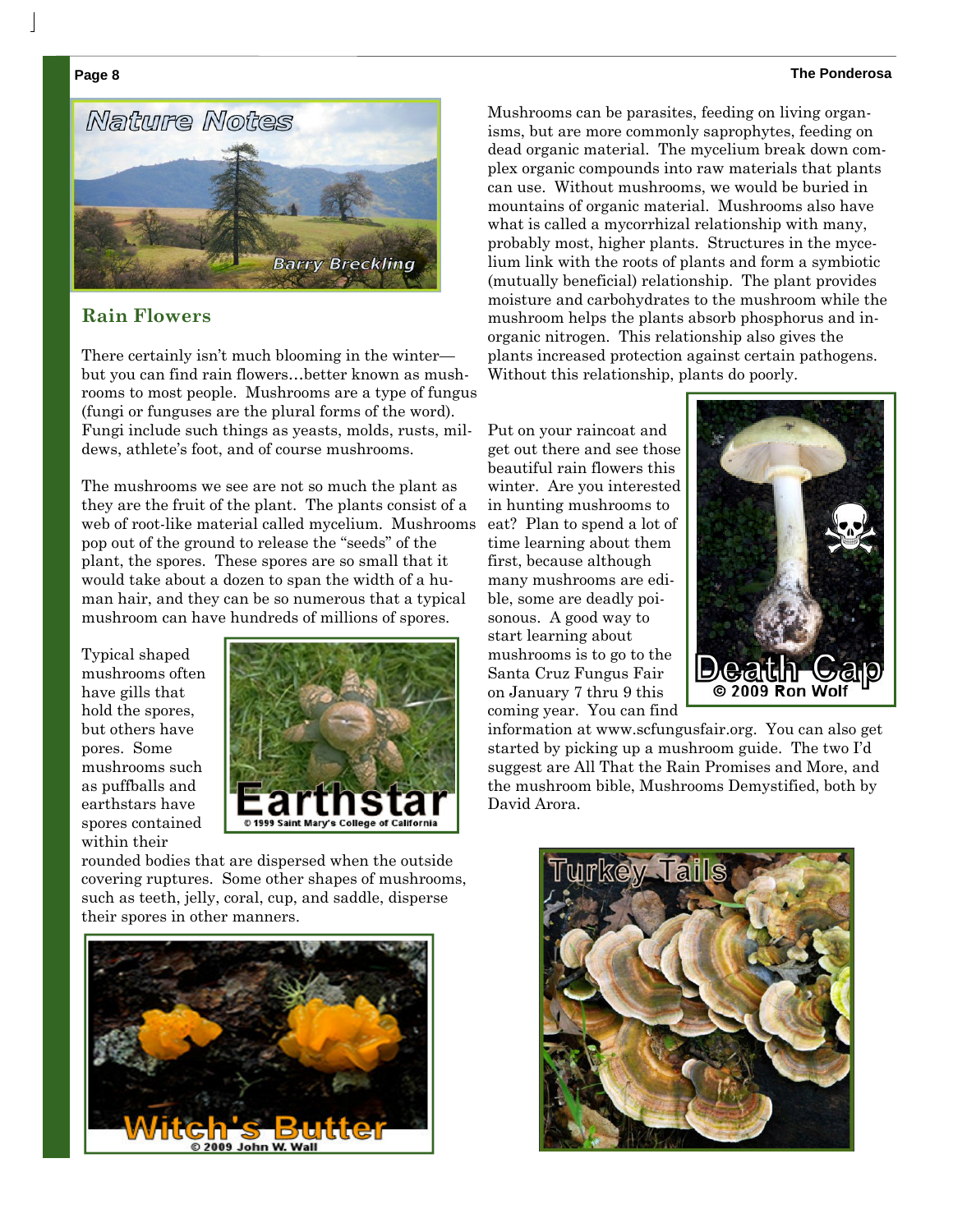# **Planning for a Prescribed Burn**

By Chris Weske

In recent years, lightning-sparked fires occurred on Blue Ridge in 1990 and again in 2003. Humancaused fires occurred on Pine Ridge in 1991, on Blue Ridge in 2006, and then the Lick Fire in 2007. Between 1983 and 1995 State Parks staff conducted a series of prescribed burns on Blue Ridge, Middle Ridge, and Pine Ridge. A study conducted in the mid-1980s determined that the western ridges of Coe Park have historically experienced fire on average every 15 years.

So after nearly a year of planning, the Henry W. Coe State Park Western Zone Complex Prescribed Burn Plan has been submitted for final approval. If the plan is approved, and weather permitting, we may begin burning this fall or winter. The project area is 4,665 acres, which includes five plots on Blue Ridge, Middle Ridge, and Pine Ridge. Only about half the acreage will actually be burned as the fire moves through the plots in a mosaic pattern. It is estimated that 14,000 tons of fuel will be consumed during the burns.

One of the goals of the project is to protect the Ponderosa Pines and Big Berry Manzanita found in this area of the park. Ponderosa Pines have been killed by fire in the past three wildfires; with frequent, cool burns the Ponderosa Pines are thinned out, allowing the trees room to grow and raising the branch canopy. If a fire burns intensely, the flames leap up through the Ponderosa Pines and kill them. Another goal of the project is to reduce the fuel loads in the western portion of the park to more natural levels.

A burn plan identifies the treatment area, goals, objectives, landforms, geology, vegetation, wildlife, climate, cultural resources, and developed areas. Potential negative impacts must be identified and mitigated. Desired fire behavior and intensity must be determined and the necessary weather conditions, fuel moisture, and ignition patterns identified. We must estimate the amount of particulate matter that will be generated in the smoke and we must determine where the smoke will go. Mitigation measures must be identified for smoke impacts. Personnel and equipment needs, risk analysis, and contingency plans must be developed.

Weather conditions are a key component of a burn plan. The ideal weather conditions for this burn project are:

- relative humidity 15-45% with 30% being optimum
- air temperature 45-80 degrees with 70 being optimum
- wind direction from south to north, clockwise, and wind speed from 1-10 mph

Prior to the burn, San Jose State University's Department of Meteorology will set up weather stations in the project area to monitor weather trends. During the burn, they will monitor weather conditions that will influence the fire behavior, and they will also monitor conditions aloft that will influence smoke dispersal. The data they generate will help with this burn as well as future fire behavior forecasting and air quality permitting.

Although State Parks is able to conduct some prescribed burns with in-house staff and equipment, we will team up with the California Department of Forestry and Fire Protection as well as other local fire agencies because of the size of these burn plots. These agencies will give us greater resources as well as access to a helicopter, which can be a great help in monitoring the burn and helping with aerial ignition.

If all goes well, we could start burning this winter on the western slopes of

Blue Ridge. From there, we anticipate burning one to two plots per year in autumn or winter until all five plots have been burned. Plans are subject to change due to weather, air quality issues, problems with paperwork, or availability of equipment and personnel.



 $\overline{\phantom{a}}$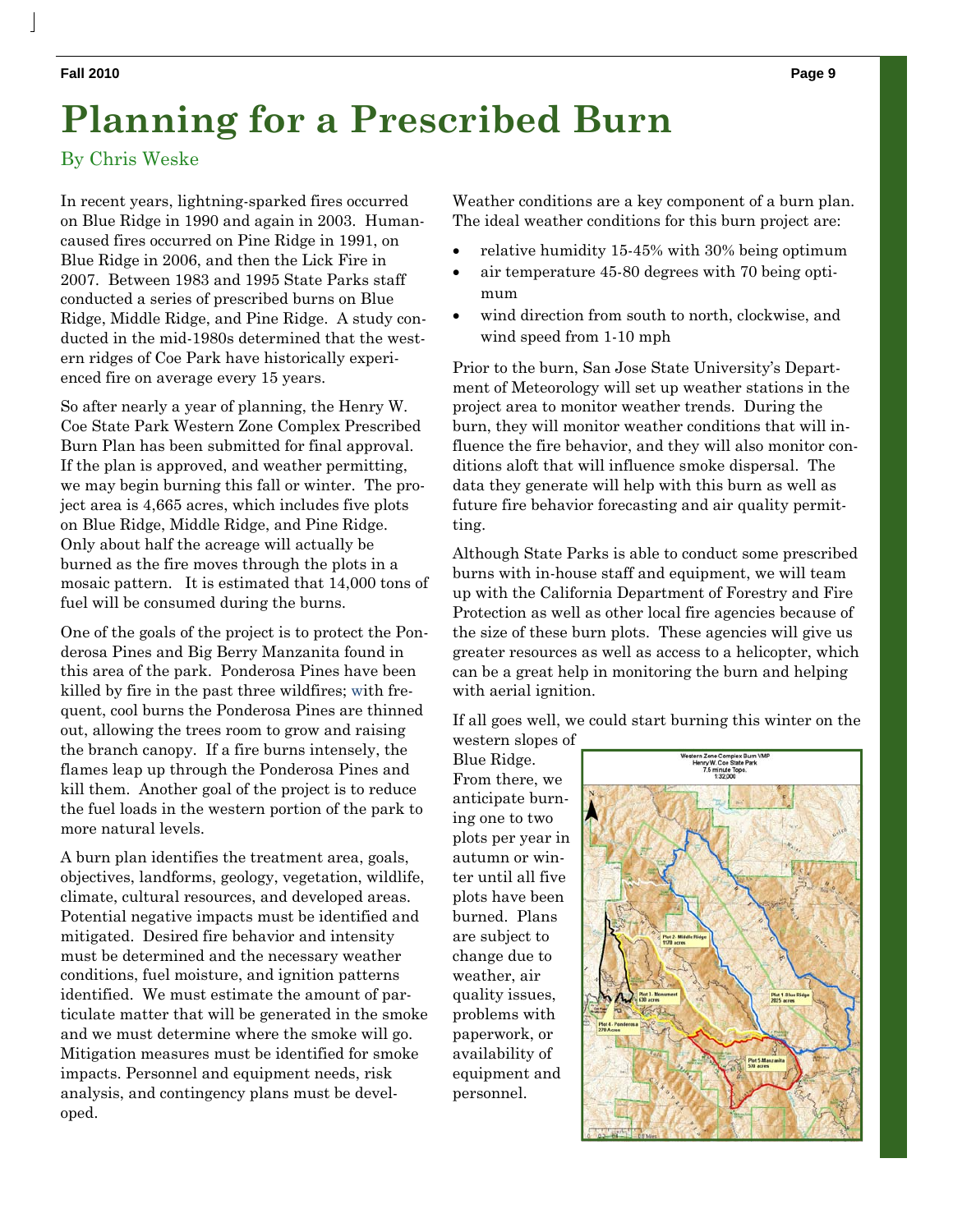# **The PRA Calendar**

Mark your calendars—important dates

### **Saturday, November 27 2010**

Thanksgiving potluck for all friends of Coe Park, 3.00pm at the white barn, park headquarters.

**Saturday, February 5 2011**  PRA annual meeting at the Community Center in Morgan Hill. For more details visit www.coepark.org in the new year.



See the enclosed flyer or download it from www.friendsofgilroyhotsprings.org/

# **Tarantulafest and Raffle**

#### **By Ann Briggs**

The fall Tarantulafest, barbeque, and raffle were held on Saturday October 2nd on a gloriously warm and sunny day. Everyone enjoyed the day and the activities. As usual, the food was delicious, the jug band, The Tarantulas, played and sang their finest, and children had a fine time with the activities designed just for them by Denice Verhoeven and her helpers.

The raffle was again supported by many local friends, artists, and businesses; our thanks to all of them for their contributions:

Mel Cotton's Sporting Goods donated two \$50 gift certificates Jean Rusmore donated a copy of her book *South Bay Trails* Rosy's at the Beach donated a \$20 gift certificate NW Photography donated five boxes of note cards featuring pictures of winter snow at Coe Park Guglielmo Winery donated a gift basket of wine, cheese, and salami Gilroy Gardens donated two complimentary tickets The Tarantulas jug band donated a copy of their CD "Spider Bytes" Sinaloa Café donated a \$20 gift certificate and two T-shirts Sunshine Bicycles in Morgan Hill donated a standing floor pump Sunshine Bicycles in Gilroy donated a bicycle carrier for a car Winslow Briggs donated two copies of his book *Trails of Henry Coe State Park* Kitty Swindle donated a beautiful, handmade Afgan shawl Marilyn Smith donated a sterling silver tarantula pin

In addition, we were pleased to raffle passes to the traditional PRA events: Mother's Day Breakfast, Coe Backcountry Weekend, 10K fun run, a "Day with Ranger John Verhoeven," and a "Day with Ranger Cameron Bowers."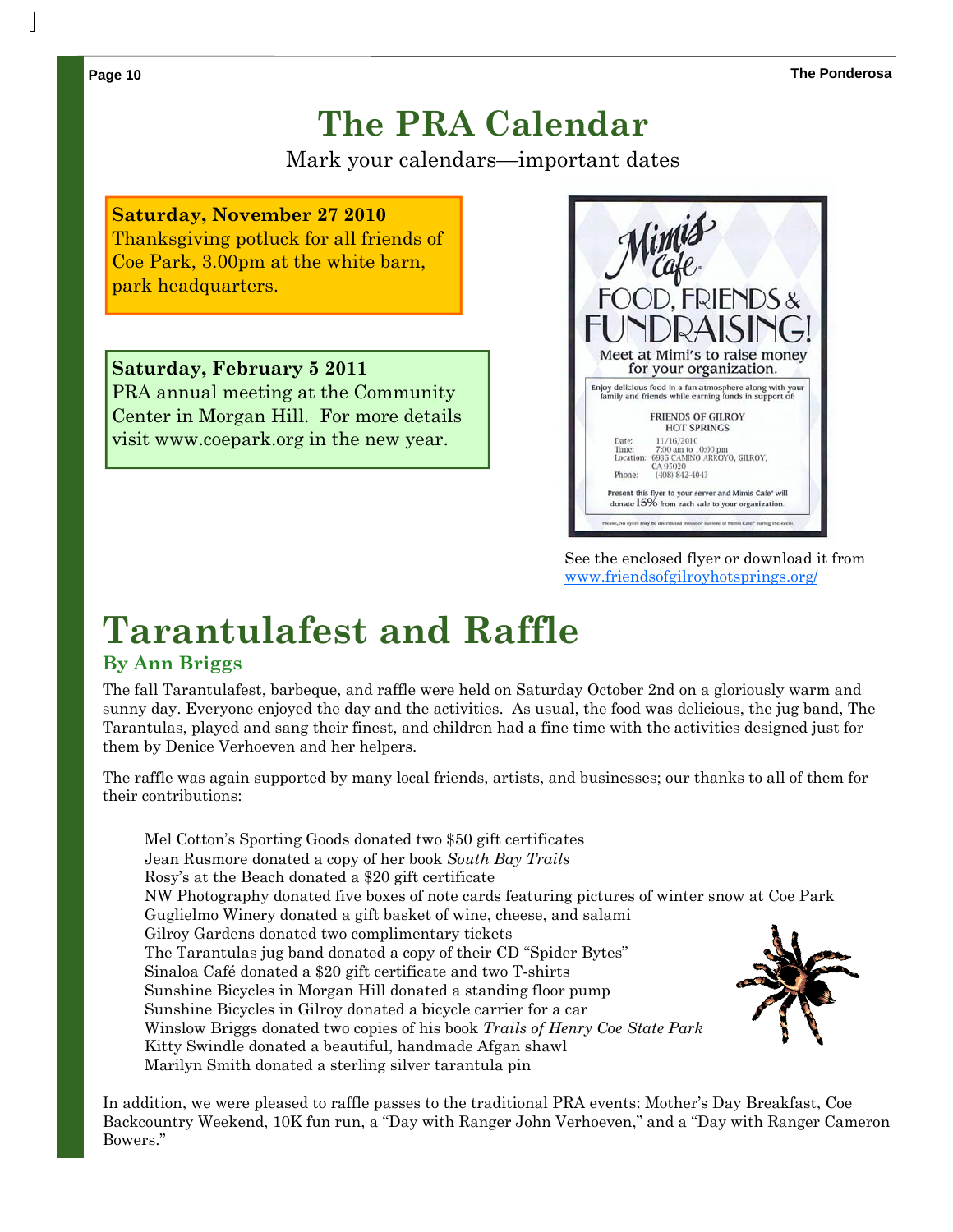#### **Fall 2010 Page 11**

 $\overline{\phantom{a}}$ 

# **News from the Board of the Pine Ridge Association**

The most recent meeting of the board of directors of the Pine Ridge Association took place on September 22nd, 2010 at the Morgan Hill Police Department. The following items were discussed:

- The chair of the volunteer committee, Bonnie Stromberg, was not able to attend but the cancelation of the new volunteer training this year was discussed. The board hopes we can reschedule the training for the spring.
- Treasurer Dan McCranie presented a proposed budget for 2011 to be reviewed by the board and approved at the November meeting. The board has operated without a budget in the past and has authorized expenditures on an as-needed basis. Net income for the PRA has declined from highs of \$34,000 to \$46,000 in 2007-2008 to around break-even or even a projected slight loss for 2011. Economic times, as well as reduced contributions from major donors, are the reasons.
- Keith Shiley reported on progress he and Diana Maloney have made to query the PRA membership and devise, through various social media and other web-based media, ways in which the PRA and the park can reach out to the public and as well as our current friends and members.
- Barbara Bessey, Rob Glover, and Manny Pitta reported on the progress they have made updating our antiquated website, coepark.org. After carefully considering various alternatives, they presented proposals from two vendors to build a new site, transfer content from the old site, and train volunteers to manage content. The board approved \$15,000 for site creation and maintenance costs through 2011. Maintenance costs will be greatly reduced when the site is up and running.
- Dan McCranie was appointed to fill the vacancy on the board created by the sad death of John Wilkinson.

All members of the Pine Ridge Association are welcome to attend meetings of the board of directors. The next meeting of the board will take place at 7:00 pm on Wednesday, November 17th in the EOC Room, Morgan Hill Police Department, 16200 Vineyard Boulevard, Morgan Hill.

#### Ron Erskine

President, Board of the Pine Ridge Association

## **New Members**

We are pleased to welcome the new members listed below. Thank you for your support.

| Geri & Don Albers, Menlo Park |
|-------------------------------|
| Jeanne Anson, Morgan Hill     |
| Margo Barnett, San Martin     |
| Mike Buncie, Los Gatos        |
| David Croyle, San Jose        |

Paula Davis, Morgan Hill Michael Flores & Nicole Nott, Berkeley Jean Halloran, Menlo Park Elahe Hejazi, San Jose Paul & Allene Liebenberg, Hollister

We need your help to keep our membership list current and accurate. If you are a paid annual member, your *Ponderosa* mailing label includes an expiration date. (No expiration date for life members, electronic mailing or organizations.) If you have any questions regarding your membership or need to let us know of any change of address, please contact us:

|  | Email: membership@coepark.org                          |
|--|--------------------------------------------------------|
|  | US mail: 9100 East Dunne Avenue, Morgan Hill, CA 95037 |
|  | Phone: (408) 779 2728                                  |